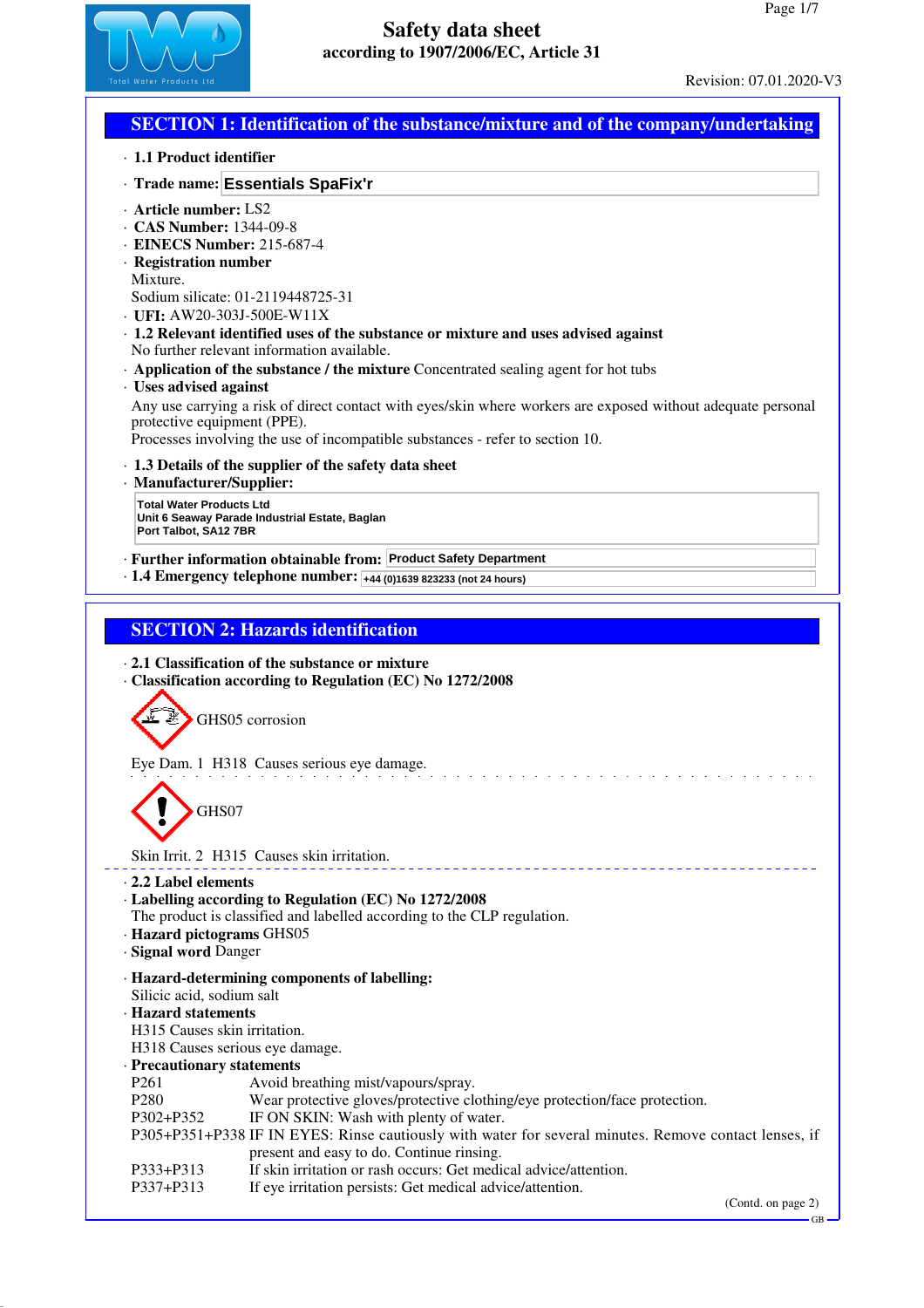Printing date 07.01.2020 Revision: 07.01.2020

(Contd. of page 1)

· **2.3 Other hazards**

· **Results of PBT and vPvB assessment**

· **PBT:** Not applicable.

· **vPvB:** Not applicable.

### **SECTION 3: Composition/information on ingredients**

· **3.2 Chemical characterisation: Mixtures**

· **Description:** An aqueous solution of sodium silicate with multifunctional additives.

· **Dangerous components:**

CAS: 1344-09-8 Silicic acid, sodium salt

EINECS: 215-687-4  $\leftrightarrow$  Eye Dam. 1, H318;  $\leftrightarrow$  Skin Irrit. 2, H315; STOT SE 3, H335

 $>25-≤50%$ 

· **Additional information:** For the wording of the listed hazard phrases refer to section 16.

## **SECTION 4: First aid measures**

· **4.1 Description of first aid measures**

- · **General information:** Immediately remove any clothing soiled by the product.
- · **After inhalation:** Supply fresh air; consult doctor in case of complaints.
- · **After skin contact:**

Immediately wash with water and soap and rinse thoroughly.

If skin irritation continues, consult a doctor.

· **After eye contact:**

DO NOT DELAY!

Check for and remove any contact lenses.

Rinse opened eye for several minutes under running water. Then consult a doctor.

- · **After swallowing:**
- DO NOT DELAY!

Rinse out mouth and then drink plenty of water.

Do not induce vomiting; call for medical help immediately.

If vomiting occurs spontaneously, keep head below hips to prevent aspiration.

· **4.2 Most important symptoms and effects, both acute and delayed**

No further relevant information available.

· **Information for doctor:** Treat symptomatically and supportively.

· **4.3 Indication of any immediate medical attention and special treatment needed**

No further relevant information available.

## **SECTION 5: Firefighting measures**

· **5.1 Extinguishing media**

- · **Suitable extinguishing agents:** Use fire extinguishing methods suitable to surrounding conditions.
- · **5.2 Special hazards arising from the substance or mixture** Not combustible.
- · **5.3 Advice for firefighters**

· **Protective equipment:**

Wear self-contained respiratory protective device.

Wear fully protective suit.

Do not inhale explosion gases or combustion gases.

· **Additional information** Cool endangered receptacles with water spray.

### **SECTION 6: Accidental release measures**

· **6.1 Personal precautions, protective equipment and emergency procedures** Particular danger of slipping on leaked/spilled product.

Wear protective equipment. Keep unprotected persons away.

· **6.2 Environmental precautions:** Do not allow to penetrate the ground/soil.

(Contd. on page 3)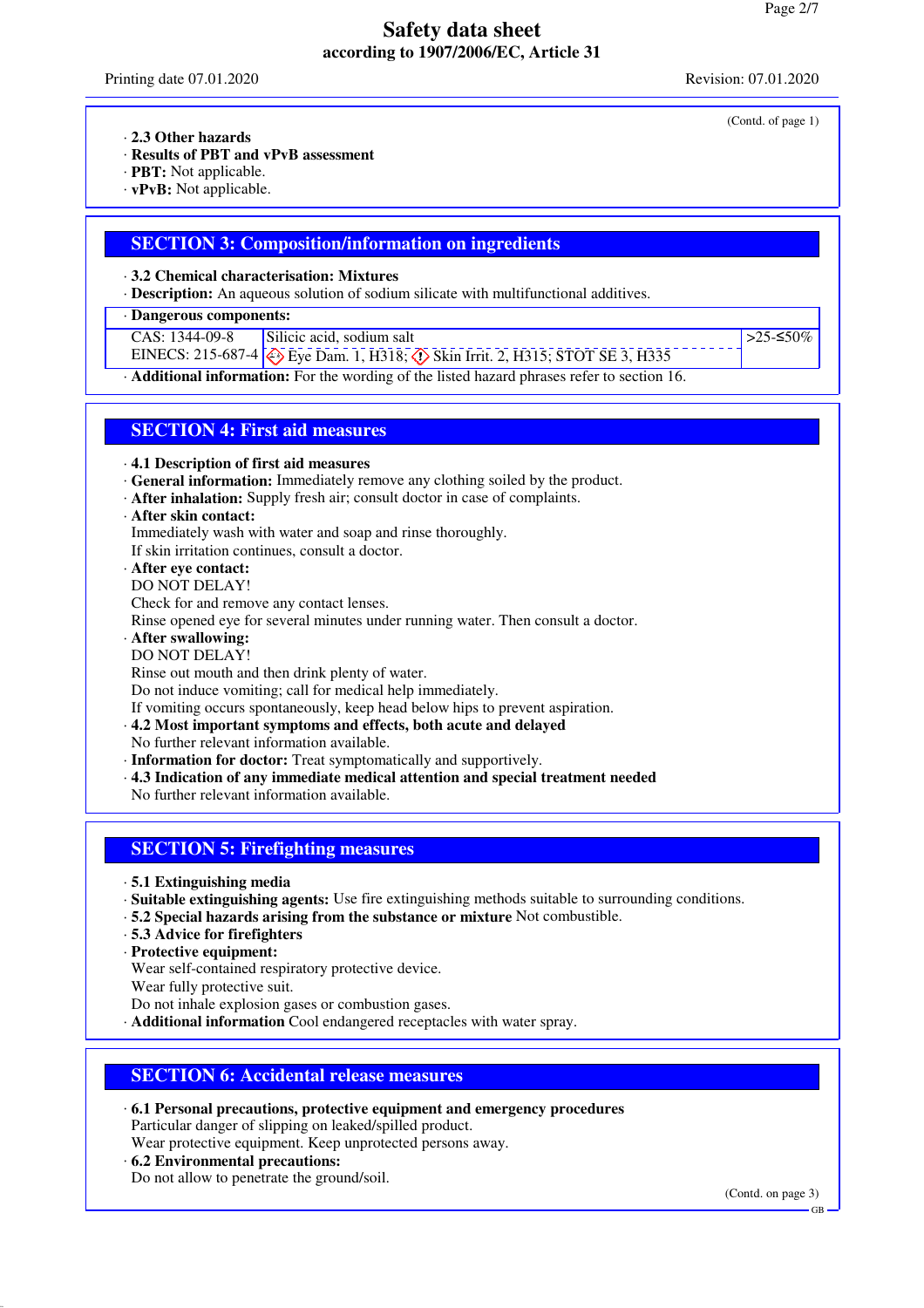- (Contd. of page 2) Do not allow product to reach sewage system or any water course in the undiluted form.
- · **6.3 Methods and material for containment and cleaning up:**

Absorb with liquid-binding material (sand, diatomite, acid binders, universal binders, sawdust). Send for recovery or disposal in suitable receptacles.

- · **6.4 Reference to other sections**
- See Section 7 for information on safe handling.
- See Section 8 for information on personal protection equipment.
- See Section 13 for disposal information.

## **SECTION 7: Handling and storage**

#### · **7.1 Precautions for safe handling**

Ensure good ventilation/exhaustion at the workplace.

Prevent formation of aerosols.

Avoid direct contact (skin/eye contact, ingestion and/or inhalation of fume/mist/dust) with the product in the undiluted form.

· **Information about fire - and explosion protection:** No special measures required.

### · **7.2 Conditions for safe storage, including any incompatibilities**

- · **Storage:**
- · **Requirements to be met by storerooms and receptacles:** Prevent any seepage into the ground.

Do not store in aluminium, copper, zinc containers.

- · **Information about storage in one common storage facility:**
- Store away from metals.

Separated from strong acids, food and feedstuffs, metals, halogens. Store in an area having corrosion resistant concrete floor.

- · **Further information about storage conditions:** Store in a bunded area. Protect from frost. Store in cool, dry conditions in well sealed receptacles.
- · **7.3 Specific end use(s)** No further relevant information available.

## **SECTION 8: Exposure controls/personal protection**

· **Additional information about design of technical facilities:** No further data; see item 7.

- · **8.1 Control parameters**
- · **Ingredients with limit values that require monitoring at the workplace:**

The product does not contain any relevant quantities of materials with critical values that have to be monitored at the workplace.

- · **Additional information:** The lists valid during the making were used as basis.
- · **8.2 Exposure controls**
- · **Personal protective equipment:**
- Select PPE appropriate for the operations taking place taking into account the product properties.
- · **General protective and hygienic measures:**
- Keep away from foodstuffs, beverages and feed.
- Immediately remove all soiled and contaminated clothing
- Wash hands before breaks and at the end of work.
- Avoid contact with the eyes and skin.
- Do not inhale gases / fumes / aerosols.
- Do not eat or drink while working.
- · **Respiratory protection:** Use suitable respiratory protective device in case of insufficient ventilation.
- · **Protection of hands:**



Protective gloves

The glove material has to be impermeable and resistant to the product/ the substance/ the preparation.

GB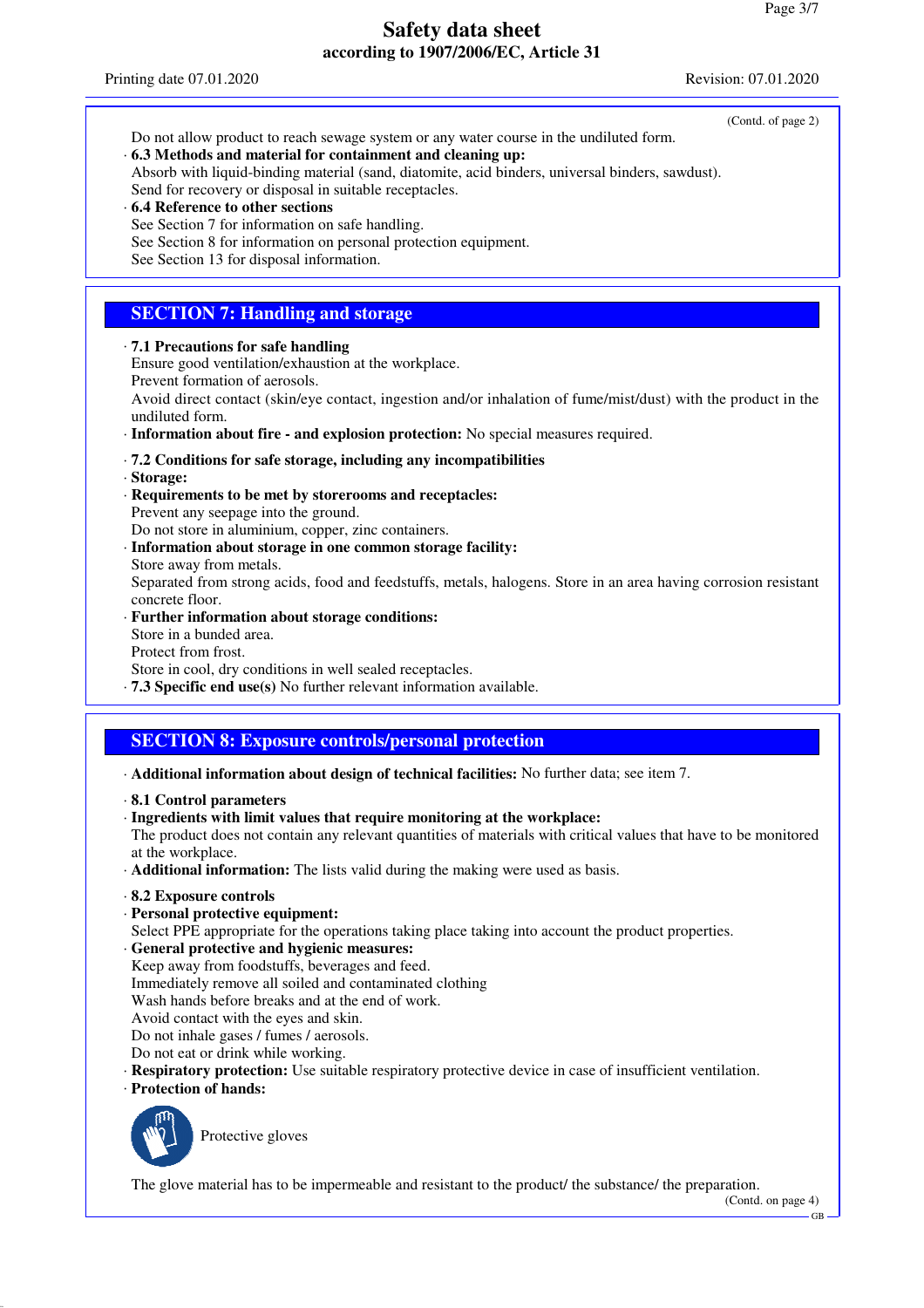(Contd. of page 3)

Selection of the glove material on consideration of the penetration times, rates of diffusion and the degradation · **Material of gloves**

The selection of the suitable gloves does not only depend on the material, but also on further marks of quality and varies from manufacturer to manufacturer. As the product is a preparation of several substances, the resistance of the glove material can not be calculated in advance and has therefore to be checked prior to the application.

#### · **Penetration time of glove material**

The exact break through time has to be found out by the manufacturer of the protective gloves and has to be observed.

### · **Eye protection:**

Tightly sealed goggles

#### · **Body protection:**

Alkaline resistant protective clothing

Body protection must be chosen depending on activity, possible exposure and product properties.

| <b>SECTION 9: Physical and chemical properties</b>     |                                                                |  |
|--------------------------------------------------------|----------------------------------------------------------------|--|
|                                                        |                                                                |  |
| <b>General Information</b>                             |                                                                |  |
| $\cdot$ Appearance:                                    |                                                                |  |
| Form:                                                  | Fluid                                                          |  |
| Colour:                                                | Clear                                                          |  |
| $\cdot$ Odour:                                         | <b>Odourless</b>                                               |  |
| $\cdot$ pH-value at 20 °C:                             | >8                                                             |  |
| Change in condition                                    |                                                                |  |
| Melting point/freezing point:                          | Undetermined.                                                  |  |
| Initial boiling point and boiling range: Undetermined. |                                                                |  |
| · Flash point:                                         | Not applicable.                                                |  |
| · Auto-ignition temperature:                           | Product is not self-igniting.                                  |  |
| · Explosive properties:                                | Product does not present an explosion hazard.                  |  |
| $\cdot$ Vapour pressure at 20 °C:                      | $23$ hPa                                                       |  |
| $\cdot$ Density at 20 °C:                              | $1.3 - 1.6$ g/cm <sup>3</sup>                                  |  |
| · Solubility in / Miscibility with                     |                                                                |  |
| water:                                                 | Fully miscible.                                                |  |
| · Solvent content:                                     |                                                                |  |
| <b>Organic solvents:</b>                               | $0.00\%$                                                       |  |
| $VOC$ (EC)                                             | $0.00\%$                                                       |  |
| . 9.2 Other information                                | NOTE: The physical data presented above are typical values and |  |

### **SECTION 10: Stability and reactivity**

· **10.1 Reactivity** No further relevant information available.

- · **10.2 Chemical stability**
- · **Thermal decomposition / conditions to be avoided:**

When arc welding vessels containing/have contained this material, take care to control any explosion risk from hydrogen evolved by electrolysis.

should not be construed as a specification.

· **10.3 Possibility of hazardous reactions** The product is a strong base, it reacts violently with acid and is corrosive to aluminium, zinc, tin and lead forming flammable/explosive gas . Reacts with halogens causing fire hazard. Can react with sugar residues to form carbon monoxide

(Contd. on page 5)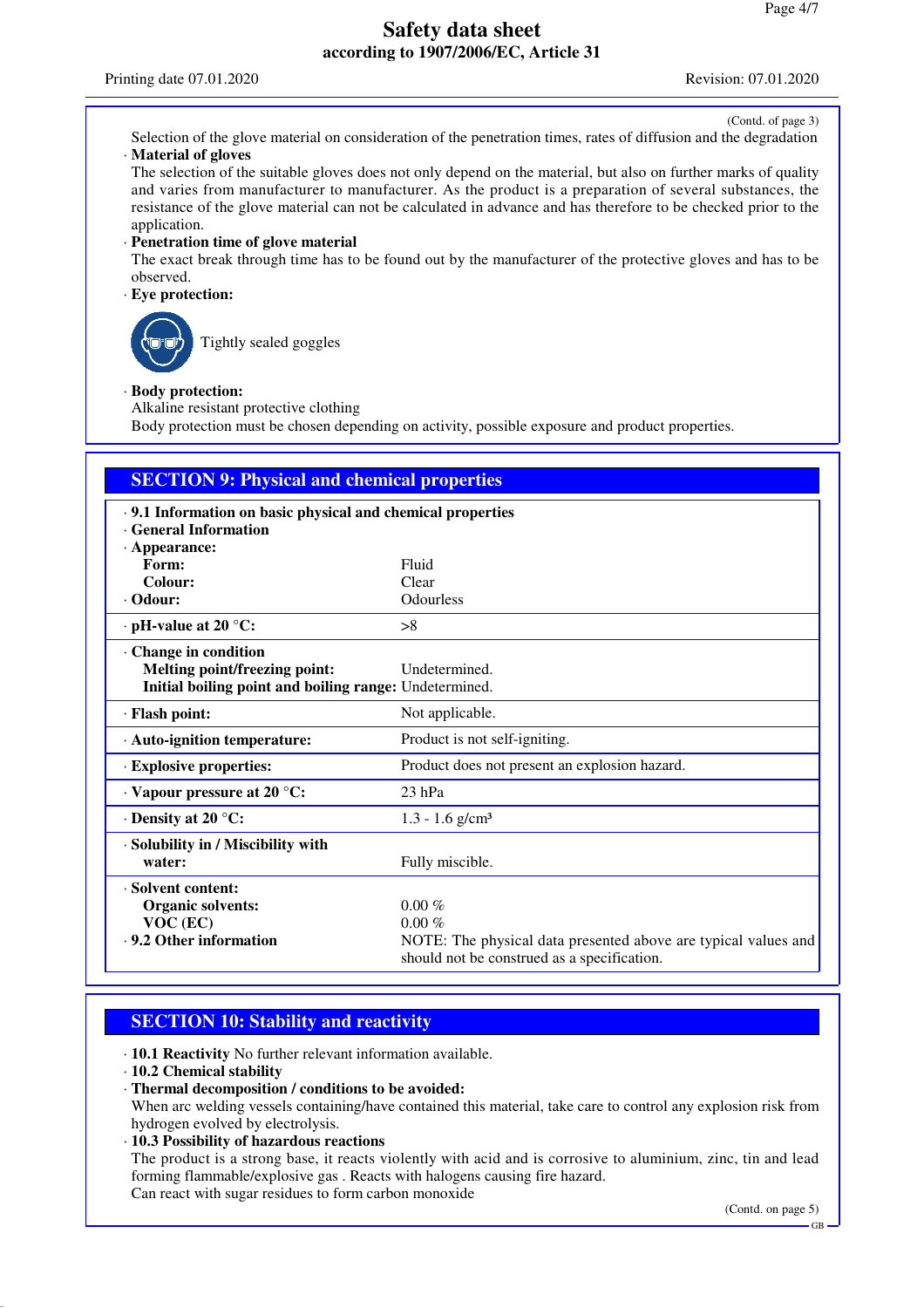Printing date 07.01.2020 Revision: 07.01.2020

(Contd. of page 4)

Gels when mixed with acids.

Reacts with acids, organic anhydrides, alkylene oxides, epichlorohydrin, aldehydes, alcohols, glycols, phenols, cresols, caprolactam solution.

Attacks chemically active metals.

Reacts violently with acid and is corrosive to aluminium, zinc forming flammable/explosive gas (hydrogen). Reacts with halogens causing fire hazard.

· **10.4 Conditions to avoid** No further relevant information available.

· **10.5 Incompatible materials:**

Finely powdered metals.

Strong acids.

Substances specificaly listed in section 10.3 as incompatible.

Fluorine and other halogens, mineral acids, organic acids, organic materials.

Gels when mixed with acids.

· **10.6 Hazardous decomposition products:** No dangerous decomposition products known.

### **SECTION 11: Toxicological information**

· **11.1 Information on toxicological effects**

· **Acute toxicity** Based on available data, the classification criteria are not met.

· **LD/LC50 values relevant for classification:**

#### **1344-09-8 Silicic acid, sodium salt**

Oral LD50 >2000 mg/kg (rat)

Dermal  $LD50$  >2000 mg/kg (rat)

- · **Primary irritant effect:**
- · **Skin corrosion/irritation**
- Causes skin irritation.
- · **Serious eye damage/irritation**
- Causes serious eye damage.

· **Respiratory or skin sensitisation** Based on available data, the classification criteria are not met.

· **Additional toxicological information:**

ROUTES OF EXPOSURE: the substance can be absorbed into the body by inhalation of its (solution) aerosol and by ingestion.

INHALATION RISK: Evaporation at 20°C is negligible.

Sodium silicate solutions are strong alkaline irritants. Exposure to alkaline corrosives may result in severe burns depending on the concentration and duration of exposure.

· **CMR effects (carcinogenity, mutagenicity and toxicity for reproduction)**

- · **Germ cell mutagenicity** Based on available data, the classification criteria are not met.
- · **Carcinogenicity** Based on available data, the classification criteria are not met.
- · **Reproductive toxicity** Based on available data, the classification criteria are not met.
- · **STOT-single exposure** Based on available data, the classification criteria are not met.
- · **STOT-repeated exposure** Based on available data, the classification criteria are not met.
- · **Aspiration hazard** Based on available data, the classification criteria are not met.

## **SECTION 12: Ecological information**

- · **12.1 Toxicity**
- · **Aquatic toxicity:**

**1344-09-8 Silicic acid, sodium salt**

 $EC50$  >100 mg/kg (daphnia)

- · **12.2 Persistence and degradability** No further relevant information available.
- · **12.3 Bioaccumulative potential** Product is not expected to bioaccumulate.
- · **12.4 Mobility in soil** No further relevant information available.

(Contd. on page 6)

GB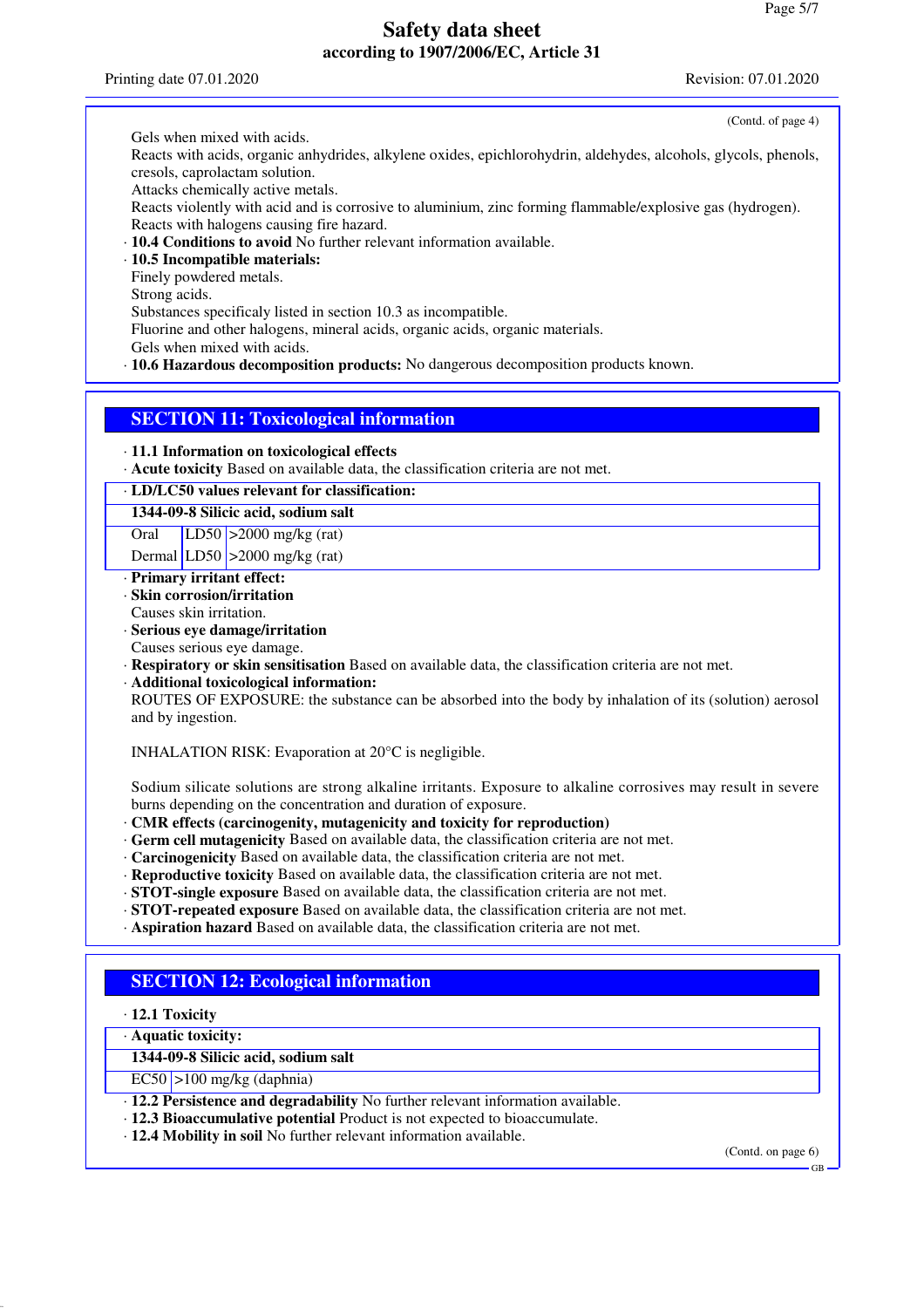(Contd. of page 5)

GB

#### · **Additional ecological information:**

· **General notes:**

Water hazard class 1 (German Regulation) (Self-assessment): slightly hazardous for water Do not allow undiluted product or large quantities of it to reach ground water, water course or sewage system.

- · **12.5 Results of PBT and vPvB assessment**
- · **PBT:** Not applicable.
- · **vPvB:** Not applicable.

· **12.6 Other adverse effects** No further relevant information available.

### **SECTION 13: Disposal considerations**

### · **13.1 Waste treatment methods**

- · **Recommendation**
- Recommended Hierarchy of Controls:
- Minimise waste;
- Reuse if not contaminated;
- Recycle, if possible; or
- Safe disposal (if all else fails).

Contact waste processors for recycling information.

Must not be disposed together with household garbage. Do not allow product to reach sewage system. Used, degraded or contaminated product may be classified as hazardous waste. Anyone classifying hazardous waste and determining its fate must be qualified in accordance with state and international legislation.

#### · **European waste catalogue**

Waste key numbers in accordance with the European Waste Catalogue (EWC) are origin-referred defined. Since this product is used in several industries, no waste key can be provided by the supplier. The waste key number should be determined in arrangement with your waste disposal partner or the responsible authority.

#### · **Uncleaned packaging:**

#### · **Recommendation:**

Container remains hazardous when empty. Continue to observe all precuations.

Containers, even those that are "empty," may contain residues that can develop flammable and/or hazardous vapours upon heating. Do not cut, drill, grind, weld, or perform similar operations on or near empty containers.

Disposal must be made according to official regulations.

| <b>SECTION 14: Transport information</b>                                                  |                                                      |
|-------------------------------------------------------------------------------------------|------------------------------------------------------|
| $\cdot$ 14.1 UN-Number<br>· ADR, ADN, IMDG, IATA                                          | Void                                                 |
| $\cdot$ 14.2 UN proper shipping name<br>· ADR, ADN, IMDG, IATA                            | Void                                                 |
| $\cdot$ 14.3 Transport hazard class(es)                                                   |                                                      |
| · ADR, ADN, IMDG, IATA<br>· Class                                                         | Void                                                 |
| ⋅ 14.4 Packing group<br>· ADR, IMDG, IATA                                                 | Void                                                 |
| · 14.5 Environmental hazards:<br>· Marine pollutant:                                      | N <sub>0</sub>                                       |
| $\cdot$ 14.6 Special precautions for user                                                 | Not applicable.                                      |
| $\cdot$ 14.7 Transport in bulk according to Annex II of<br><b>Marpol and the IBC Code</b> | Not applicable.                                      |
| · Transport/Additional information:                                                       | Not dangerous according to the above specifications. |
|                                                                                           | (Contd. on page 7)                                   |